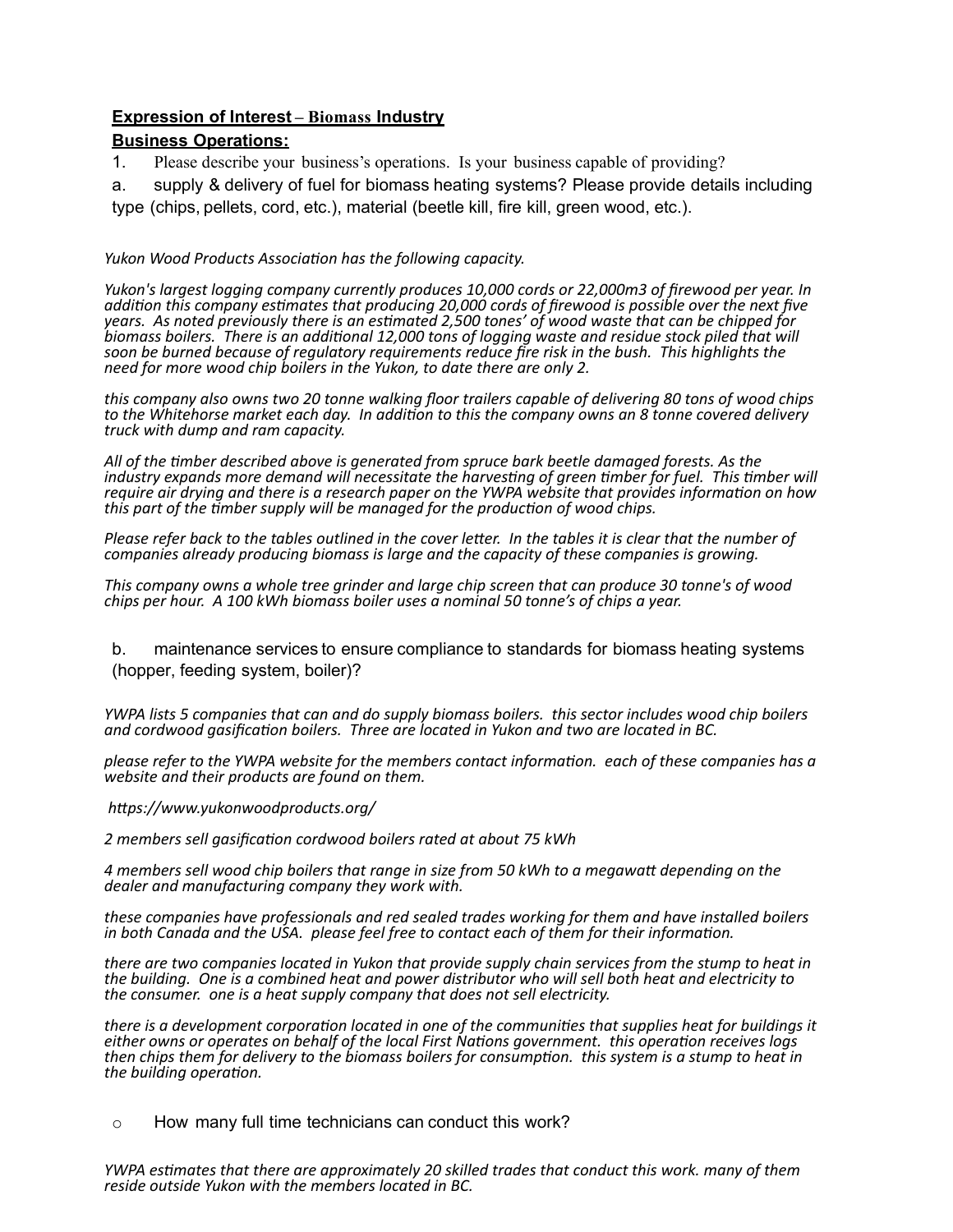• What are their qualifications?

*there are electricians, pipe fitters, steam engineers, hvac technicians and hydronic heat technicians*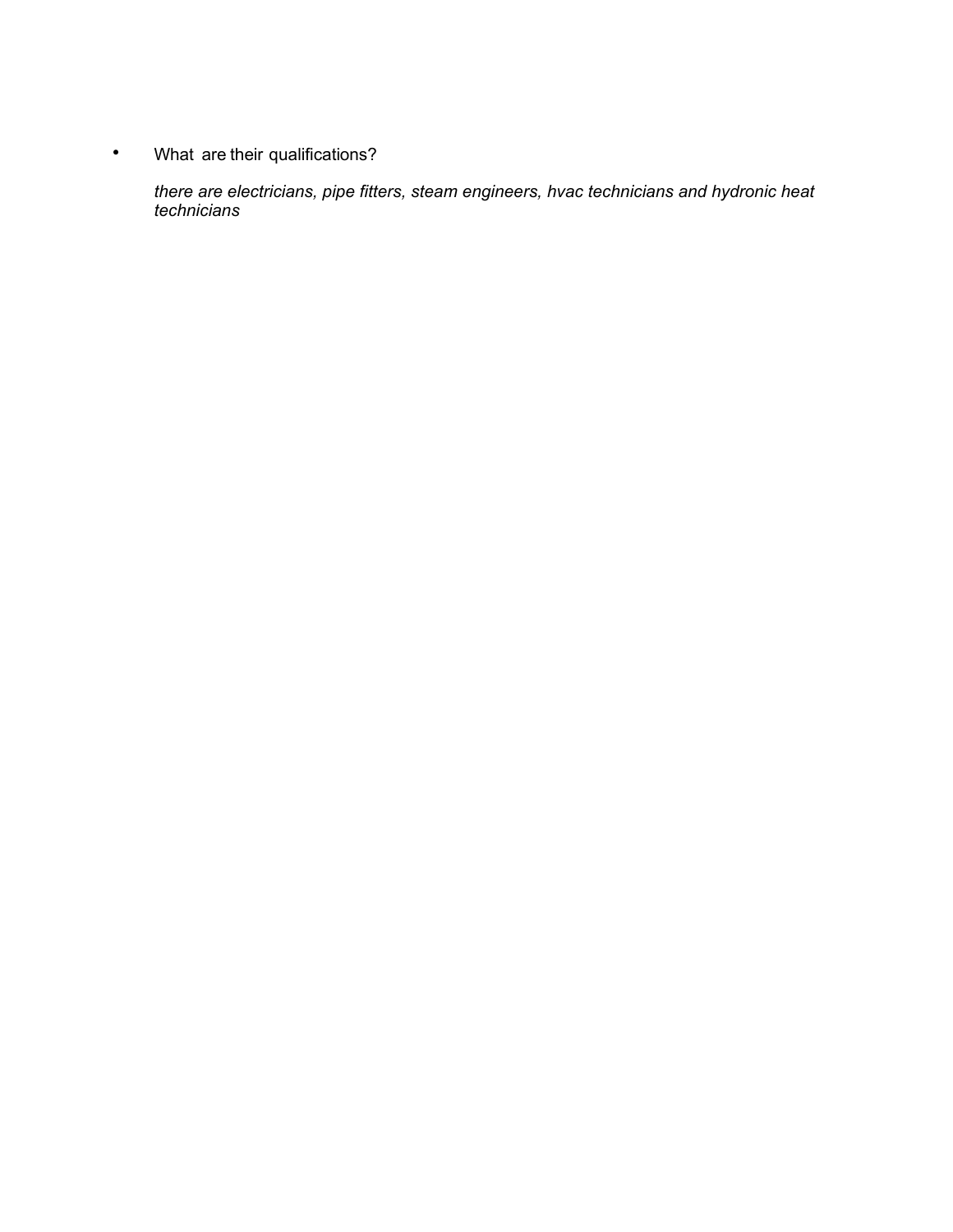2. What would be the minimum length of contract your company would require?

the YWPA membership can provide the entire supply chain for biomass boilers.

#### the range of services include:

Firewood, wood chips, delivery of wood chips, systems design and engineering, biomass heat systems *appropriate to the building, installation, commissioning, operation and maintenance of the system once installed.* 

*if* you add in the non-members there are 53 licensee listed as commercial operators at Forest *management branch.* only one private sector operation has the capacity to produce the chip fuel for boilers Whitehorse region. The machinery required to produce chips is expensive and the market will not support more than one private sector chip producer at this time. when more boilers are installed others may enter the market.

*there are only two private sector companies in the Yukon that offer heat sales options. they are located* in Watson Lake and Whitehorse and will likely operate within their local market in the near term. there *may* be others who will express interest in this model but it is uncertain if they will locate in the Yukon until the economies of scale justify expansion beyond installations.  $\,$  it would  $\,$ be advisable to contact each company listed in the members section of the YWPA website for specifics on this question.

### 3. What other products or services can your company currently provide?

the YWPA membership can provide the entire supply chain for biomass boilers.

#### the range of services include:

Firewood, wood chips, delivery of wood chips, systems design and engineering, biomass heat systems *appropriate to the building, installation, commissioning, operation and maintenance of the system once installed.* 

*if* you add in the non-members there are 53 licensee listed as commercial operators at Forest *management branch.* only one private sector operation has the capacity to produce the chip fuel for *boilers* Whitehorse region. The machinery reguired to produce chips is expensive and the market will not support more than one private sector chip producer at this time. when more boilers are installed others may enter the market.

*there are only two private sector companies in the Yukon that offer heat sales options. they are located in* Watson Lake and Whitehorse and will likely operate within their local market in the near term. there *may* be others who will express interest in this model but it is uncertain if they will locate in the Yukon *until the economies of scale justify expansion beyond installations. it would be advisable to contact* each company listed in the members section of the YWPA website for specifics on this question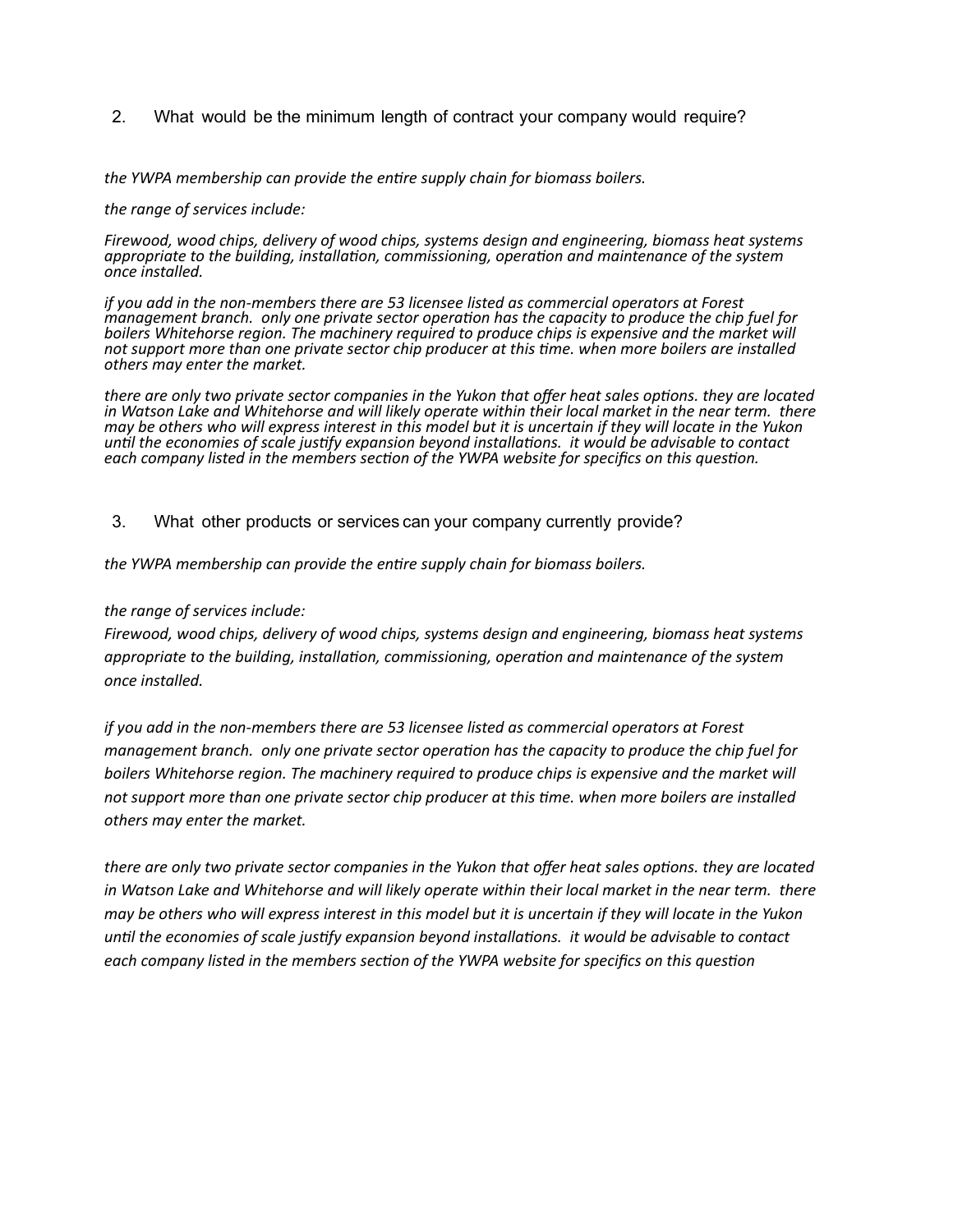4. How much **logs** (cords) can your company provide for wood boilers in commercial buildings in a year?

The wood products industry in Yukon is in the biomass energy production business. Of the 18,029m3 of commercial harvest less than ten percent of this timber was harvested for sawmilling. This amounts to *approximately 16,226m3 or 7,375 cords of firewood harvest by commercial operators. In addi1on to*  this harvesting there are 1,193 permits issued to individuals for harvesting. The vast majority of these *permits are for firewood. If you assume 5 cords of wood per permit this amounts to an addi1onal 5,965 cords of firewood harvested. The total of commercial and personal permits comes 22,191 cords or*  48,820m3 of firewood. It is not commonly understood that cordwood is biomass. There is a significant and growing biomass industry operating in the Yukon right now. Progressive members of the *commercial fuelwood sector are looking to expand their market base by expanding into the wood chip* supply business. What is missing is the customer base for biomass boiler systems that utilize wood *chips for fuel.* 

It must be kept in mind that in addition to this level of harvesting there is actually an additional 15 to 25% volume being left in the bush. This volume is not accounted for as it is waste that accumulates as a normal part of harvesting operations. Waste and residue generated from logging and wood cutting *operations is in the form of small diameter tops, broken chunks and branches.* This material is ideal for *chipping into fuel for biomass boiler systems.* 

a. Are there permit-related issues that may restrict your company's capacity to provide? sufficient fuel for commercial buildings?

not that YWPA is aware of.

b. Is this expected to change in the next 5 years?

no if anything it will improve and greater volumes will be made available.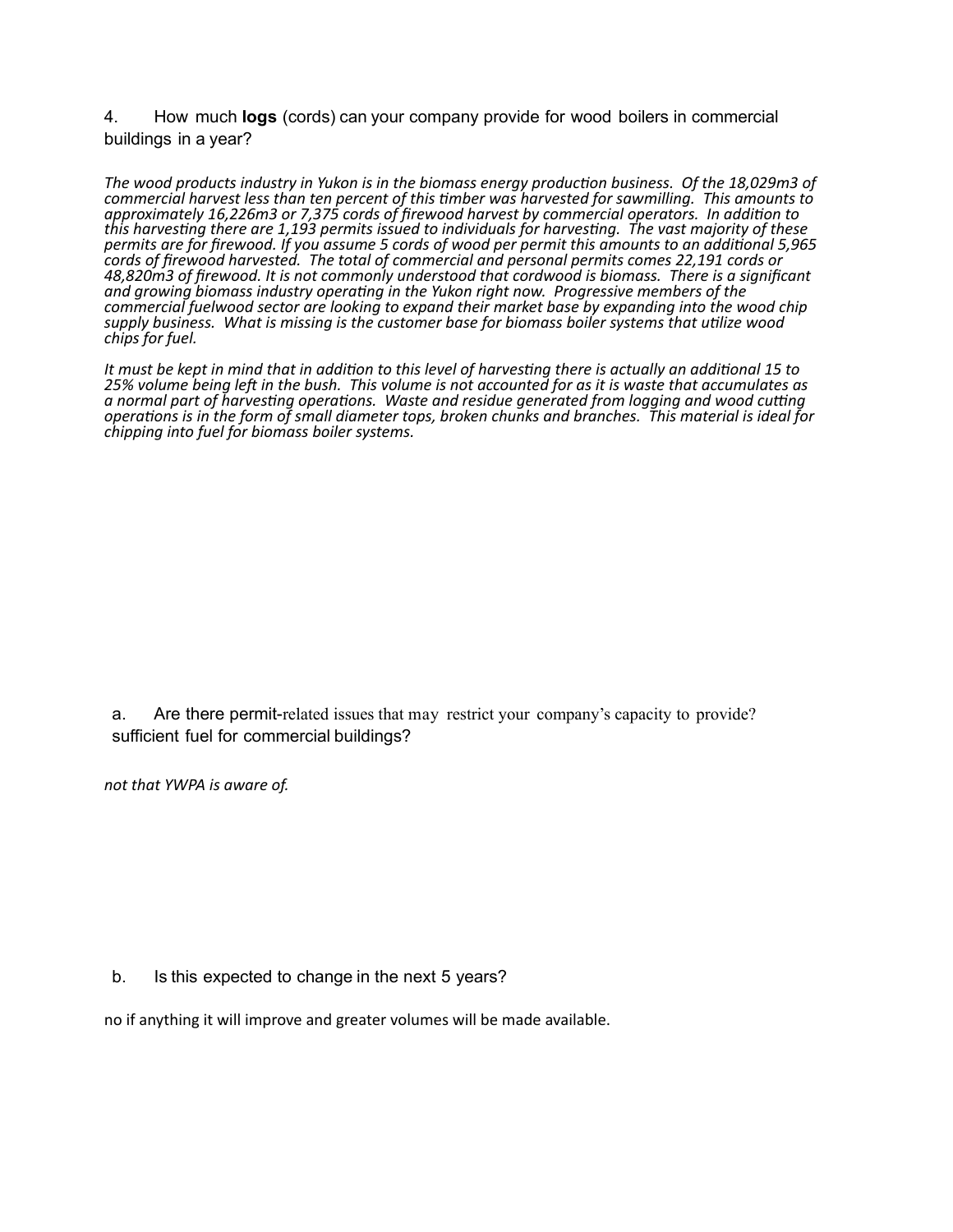5. How much **wood pellets** (tonne's) can your company provide for wood boilers in commercial buildings in a year?

there are no wood pellet producers in the Yukon. *if wood pellets* were to be used they would have to be *imported in the same way that fossil fuels are. The closest pellet mill to the Yukon in Smithers BC.* 

*YWPA* does not support the installation of wood pellet boilers.

*BC* produces in excess of 1.6 million tonne's of wood pellets a year. the vast majority of these pellets are exported to Europe and Asia to offset coal fired electrical generation. This raises the question; why are the provinces that produce this renewable carbon neutral energy not utilizing it where it is *produces?* 

a. Are there permit-related issues that may restrict your company's capacity to provide? sufficient fuel for commercial buildings?

*not* at this time

b. Is this expected to change in the next 5 years?

No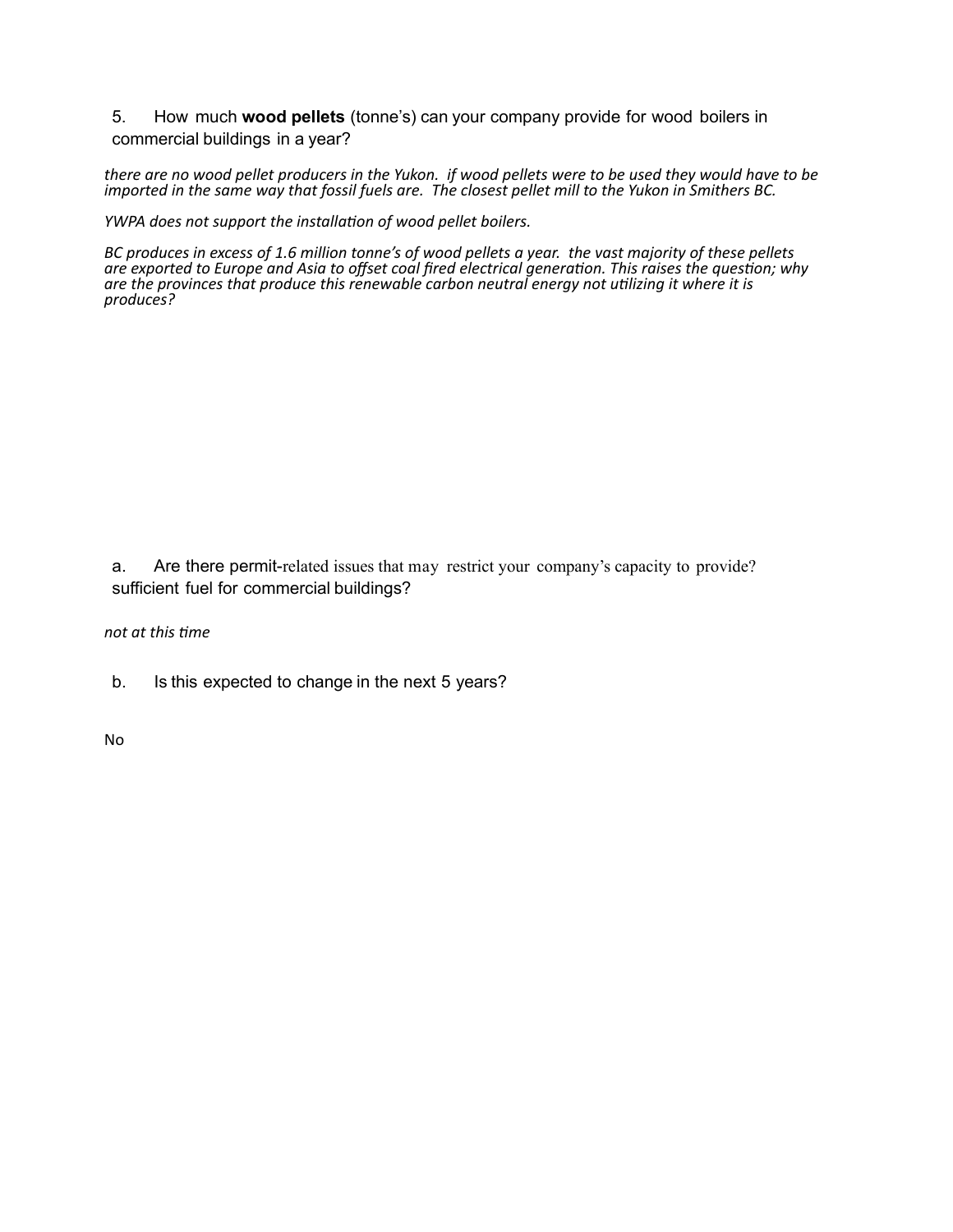6. How much **wood chips** (tonne's) can your company provide for wood boilers in commercial buildings in a year?

see the discussion above. the timber resource is available and the capacity to produce chips will exceed the capacity of boilers to consume them all for a long time. YWPA members have stated that we already have enough biomass available to supply fuel for 250 100 kWh boilers.

*in* addition to the current wood producers there are sources of wood fiber that have not been discussed.

they *include:* fuel abatement biomass for fire hazard risk mitigation *agricultural land clearing*  subdivision clearing highways rights of way and gravel pits *power lines and utilities* 

the amount of biomass harvested and currently burned or wasted likely surpasses the total harvesting *being done by commercial and personal firewood cutters.* 

a. Are there permit-related issues that may restrict your company's capacity to provide? sufficient fuel for commercial buildings?

*for loggers wanting to build their logging capacity there is a problem with lack of access to long term*  $\it f$ orest $\it h$ arvesting tenures. these tenures can be used as security to finance purchase of logging  $\it$ *equipment* 

b. Is this expected to change in the next 5 years?

there is some hope that longer term timber harvesting tenure will become available to logging *opera1ons.*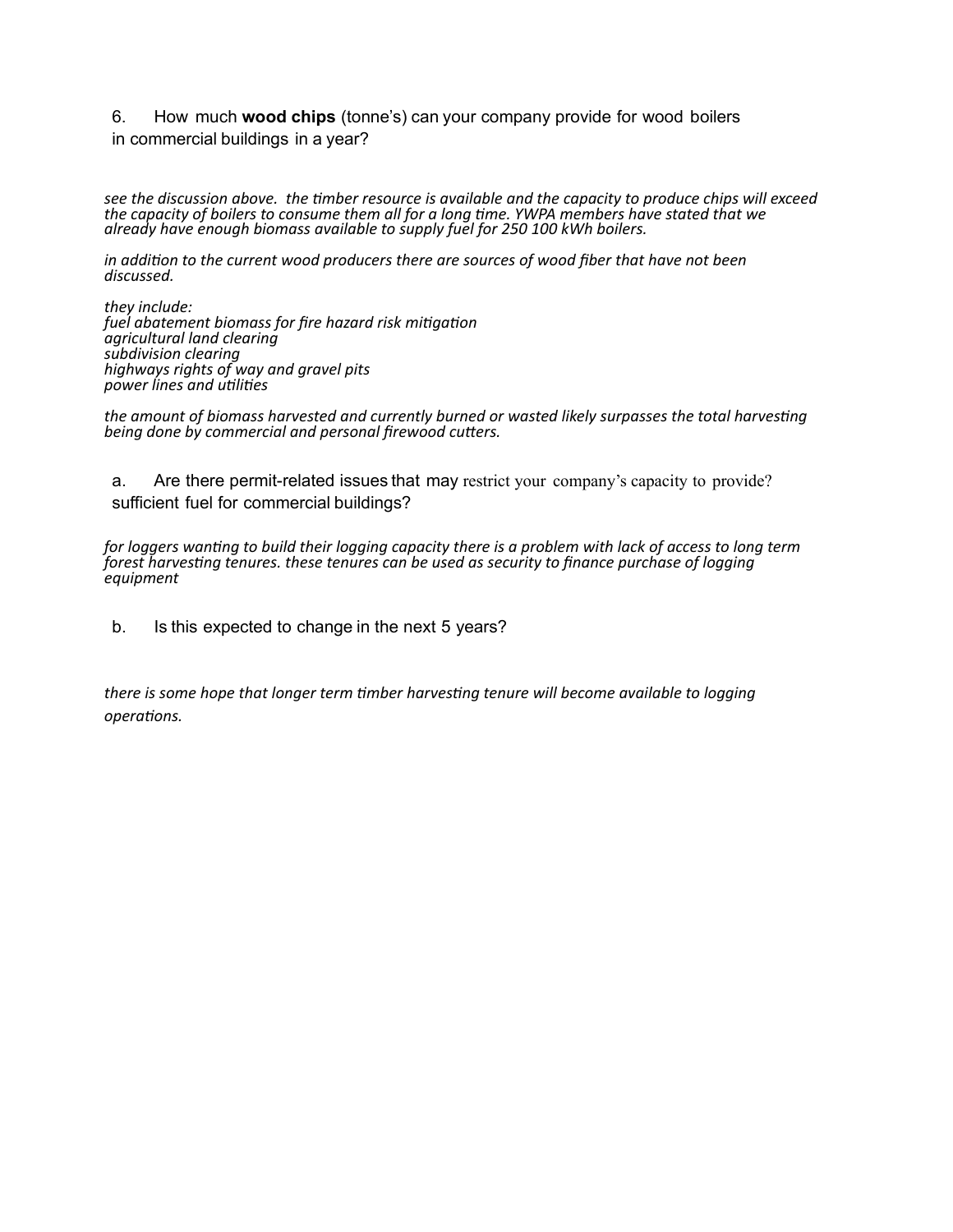# **c. Fuel Qualifications**

7. Can your business provide wood products that are certified to the standards [established](https://www.nrcan.gc.ca/energy/renewable-electricity/bioenergy-systems/biofuels/7399) by NRCAN *[\(CAN/CSA-ISO 17225\)](https://www.nrcan.gc.ca/energy/renewable-electricity/bioenergy-systems/biofuels/7399)*? If so, please specify type of wood product and what grade would they be certified to:

a. Moisture content, ash content, particle sizes, etc.

Yes, the wood chip produced by YWPA members are currently being burned in all of the biomass boilers *installed* in the Yukon.

all chips meet or exceed the boiler manufacture's minimum size; shape and moisture content (9.5%). with screening oversize pieces are removed from the chips and auger jams are eliminated.

b. If not currently able, is certification something that your business could comply with in the future?

*this is not an issue the capacity it present in all corners of the Yukon to produce high quality biomass fuel* 

# 8. How does your company assure consistent quality in your product?

*for* the purchasers of chips they know their minimum requirements for chip fuel and if the supplier does not *meet the predermined standard for chips they can refuse delivery or not pay for them. this is managed through the purchase agreement.* 

*YWPA* recommends that buyers and sellers of chips have a purchase agreement that specifies moisture content, maximum size of wood chips, what percent of fines in the load are acceptable, rules on oversized pieces and rules with respect to no contaminants such as soil, rocks, metal etc

the purchaser must do quality control and if the load is not meeting contract specifications then the load is rejected or sold at a reduced price. it won't be long and the chip seller will improve quality.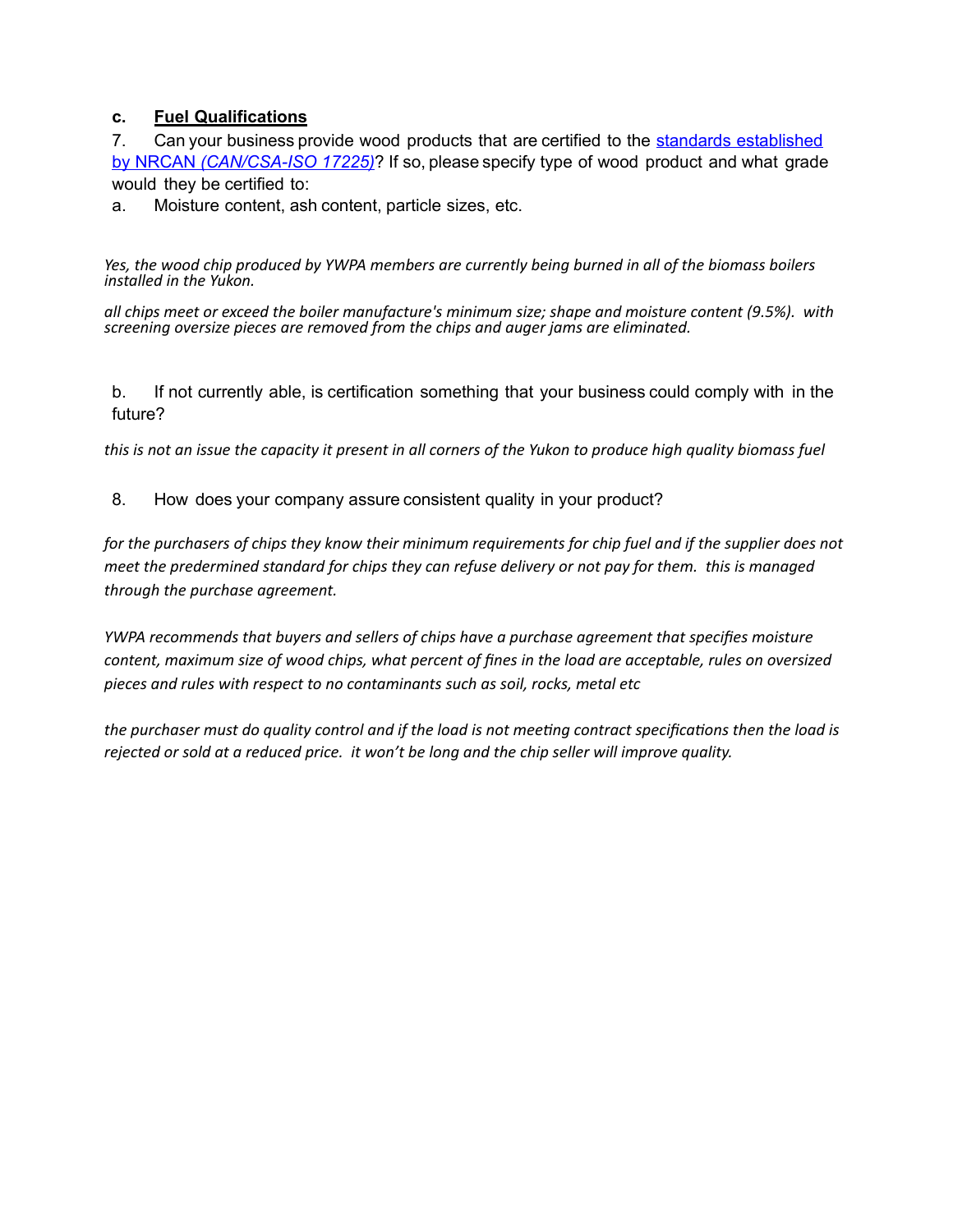### a. How often is this monitored and documented?

*depends upon the purchase agreement.* this can be done for every load or on random spot check basis. documentation is up the buyer.

9. What would be the required lead time for the production of wood fuel required to heat a small, medium, and large commercial building for one year?

the largest logger in the Yukon is currently building a storage facility at his property. delivery times will vary depending on the amount and season. *if you were to order 20 tonne's of chips today you could expect delivery within 48 hours.*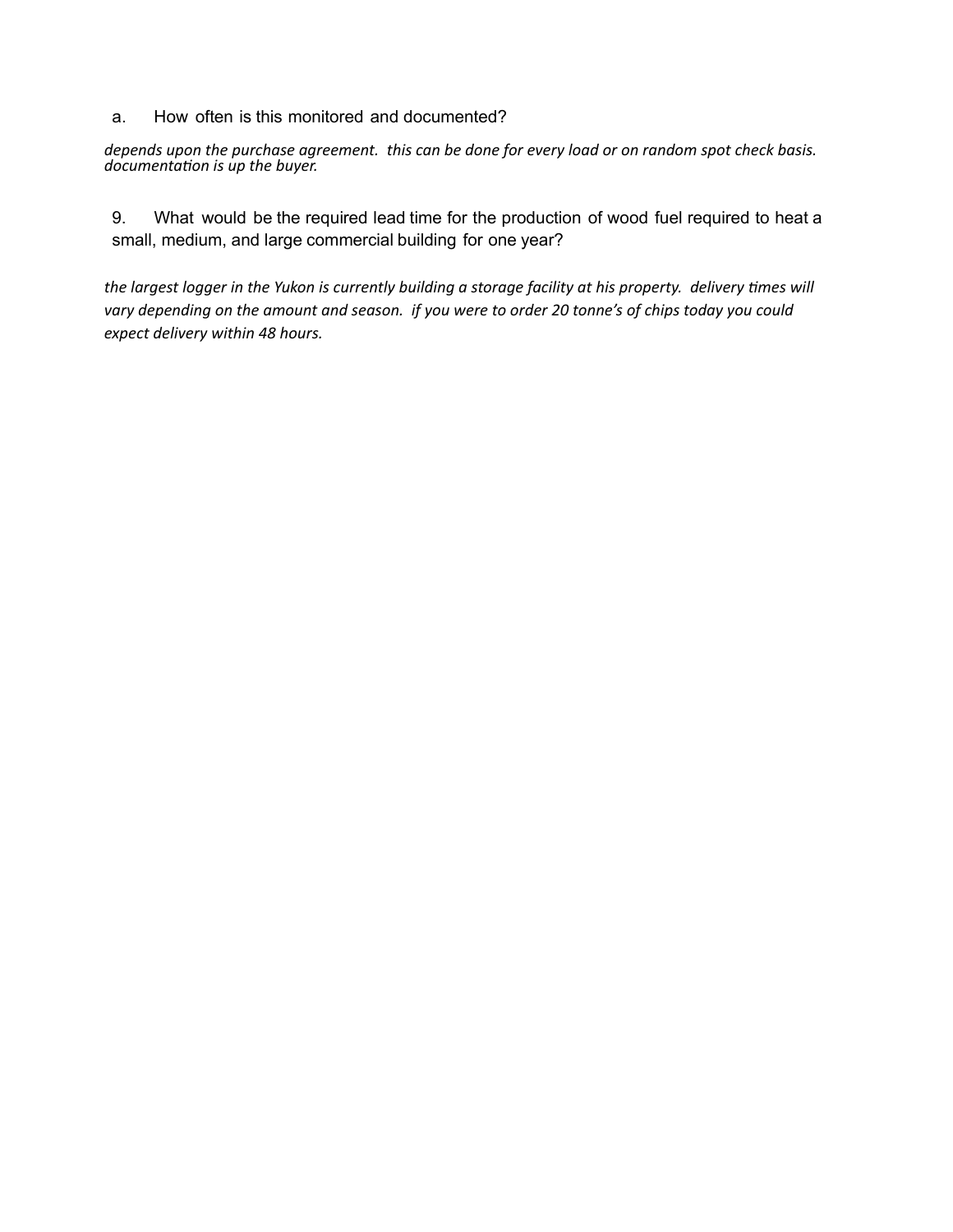# **Other Questions**

10. HPW is interested in heat purchasing pricing models (i.e.: rate of heat energy generated) instead of by tonnage to avoid paying for poor quality fuel. Are there any concerns with this rate structure?

a heat sales agreement is just that. you would only be purchasing heat. the quality of the fuel would not be your concern. The heat sales company will ensure the fuel they purchase is the best quality possible. If the moisture content is high the boiler still produces heat it is simply not as efficient. This means the heat sale company is not optimizing boilers efficiency. This would have a direct effect on the revenue stream and the heat sales company will rectify the problem.

As discussed above the chip purchase agreement should have quality control standards and penalties for poor quality fuels built in. The simplest model is to set the fuel standard based upon the boiler manufactures specifications for size, moisture and %fines. By testing loads of fuel as they arrive the operator of the boiler will be able to accept the load, reject the load or pay a reduce rate per tonne.

Calculating the heat value of a dry chip as compared to a wet chip is a necessarily complicated math exercise. The load either meets the specifications for moisture or it doesn't.

11. Which community(s) can you provide services to?

*YWPA* members with chippers are located in Dawson, Watson Lake Teslin, Whitehorse and Haines *Junction.* these locations can deliver chips to almost every community except Old Crow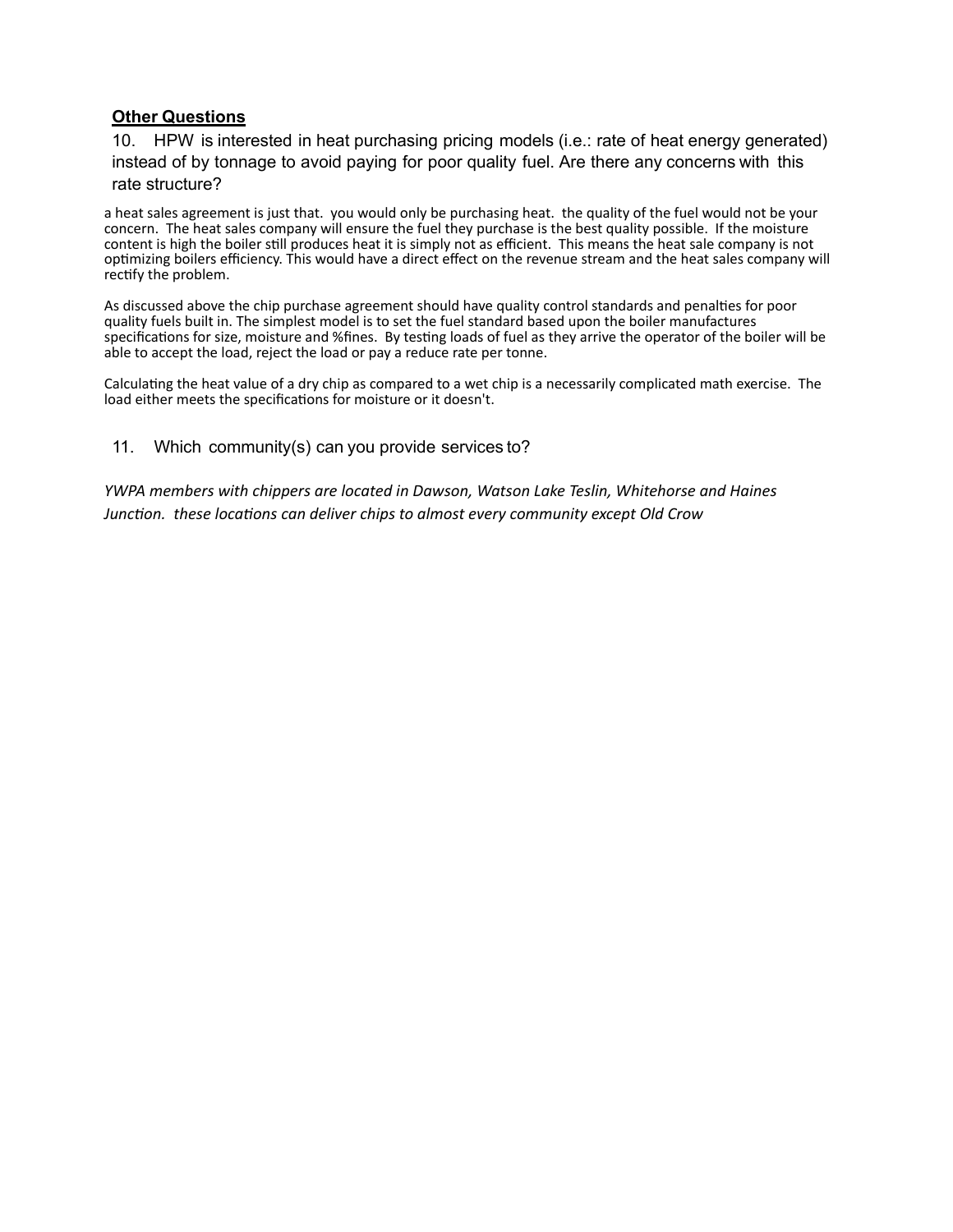12. What should Government of Yukon consider when selecting the types of hardware? (hopper, feed system, boiler) to reduce operational risks and maintenance?

As mentioned in the cover letter there are engineering companies and independent engineers that are committed to designing biomass systems. In addition to them there are four members that have dealership rights for four different biomass systems. All of them are proven technology. This distribution, installation companies have all designed and installed systems in western Canada and Alaska. They can provide *YG* with a lot of good information with regard to the best system for the application. <sup>'</sup>The engineers, boiler sales and installation companies would work´together to ensure the same reliability that YG currently experiences with fossil *fuel systems.* 

a. What types of hardware are your products and services limited to?

four distribution and installation companies are members of YWPA

ACS Mechanical, Whitehorse use Hargassner boilers from Austria

Biomass North, Watson Lake use Volter a Finnish combined heat and power unit

Fink Machine, Enderby BC use Viesman boilers from Germany

Ventek Energy Systems, Kamloops BC use Ekogen Oy from Finland

For greater detail each of these systems can be found on line